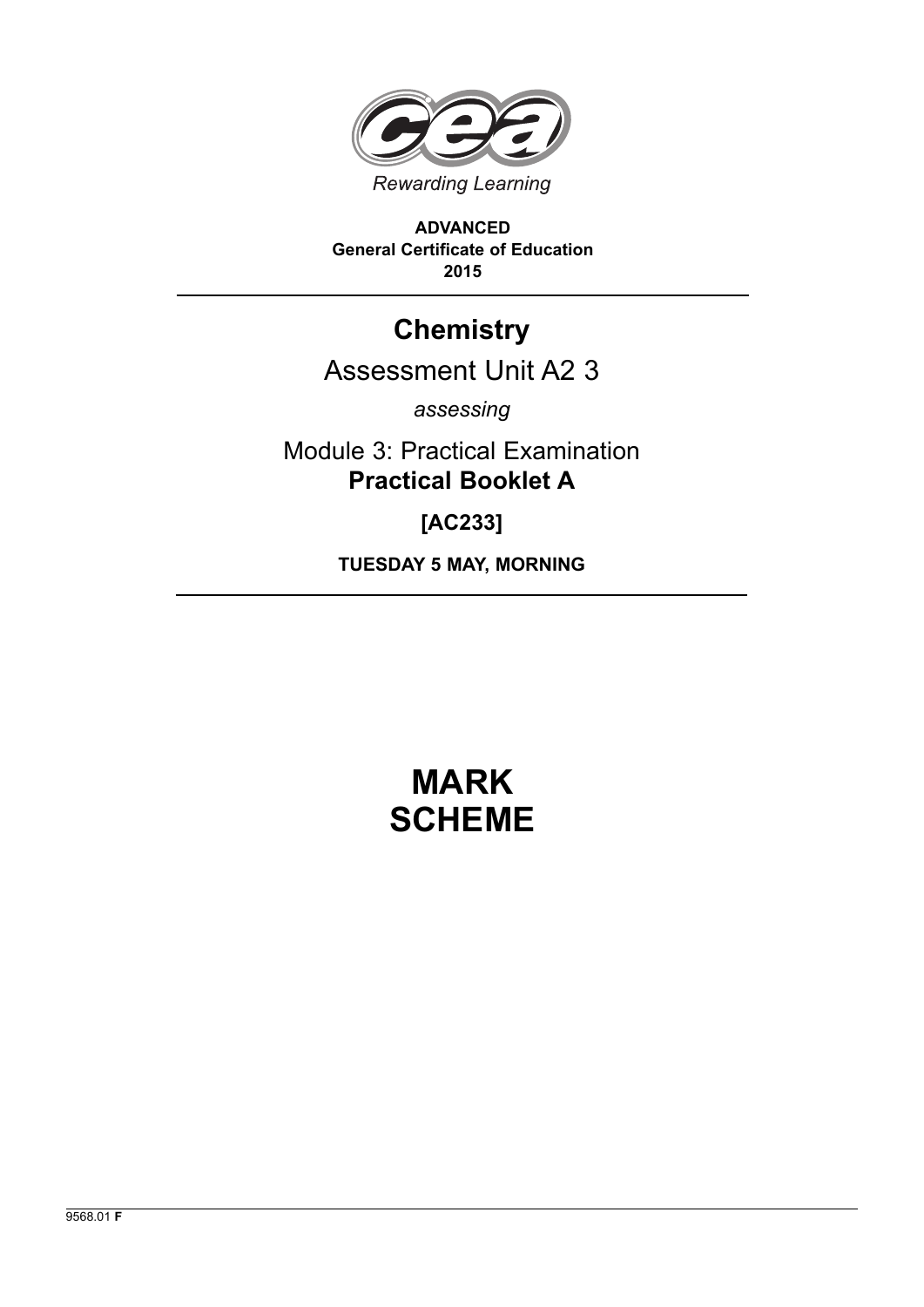### **Annotation**

- 1. Please do all marking in **red** ink.
- 2. All scripts should be checked for mathematical errors. Please adopt a system of one tick  $(V)$  equals 1 mark, e.g. if you have awarded 4 marks for part of a question then 4 ticks  $(\checkmark)$  should be on this candidate's answer.

**AVAILABLE MARKS**

- 3. The total mark for each question should be recorded in a circle placed opposite the question number in the teacher mark column.
- 4. As candidates have access to scripts please do not write any inappropriate comments on their scripts.

#### **General points**

- All calculations are marked according to the number of errors made.
- Errors can be carried through. If the wrong calculation is carried out then the incorrect answer can be carried through. One mistake at the start of a question does not always mean that all marks are lost.
- Any number of decimal places may be used provided the 'rounding' is correct.
- Listing is when more than one answer is given for a question that only requires one answer, e.g. the precipitate from a chloride with silver nitrate is a white solid; if the candidate states a white or a cream solid, one answer is correct and one answer is wrong. Hence they cancel out.
- Although names might be in the mark scheme it is generally accepted that formulae can replace them. Formulae and names are often interchangeable in chemistry.
- The marking of colours is defined in the 'CCEA GCE Chemistry Acceptable Colours' document.

#### **MARKING GUIDELINES**

#### **Interpretation of the Mark Scheme**

• **Carry error through**

 This is where mistakes/wrong answers are penalised when made, but if carried into further steps of the question, then no further penalty is applied. This pertains to calculations and observational/deduction exercises. Please annotate candidates' answers by writing the letters c.e.t. on the appropriate place in the candidates' answers.

# • **Oblique/forward slash**

This indicates an acceptable alternative answer(s).

#### • **Brackets**

 Where an answer is given in the mark scheme and is followed by a word/words in brackets, this indicates that the information within the brackets is non-essential for awarding the mark(s).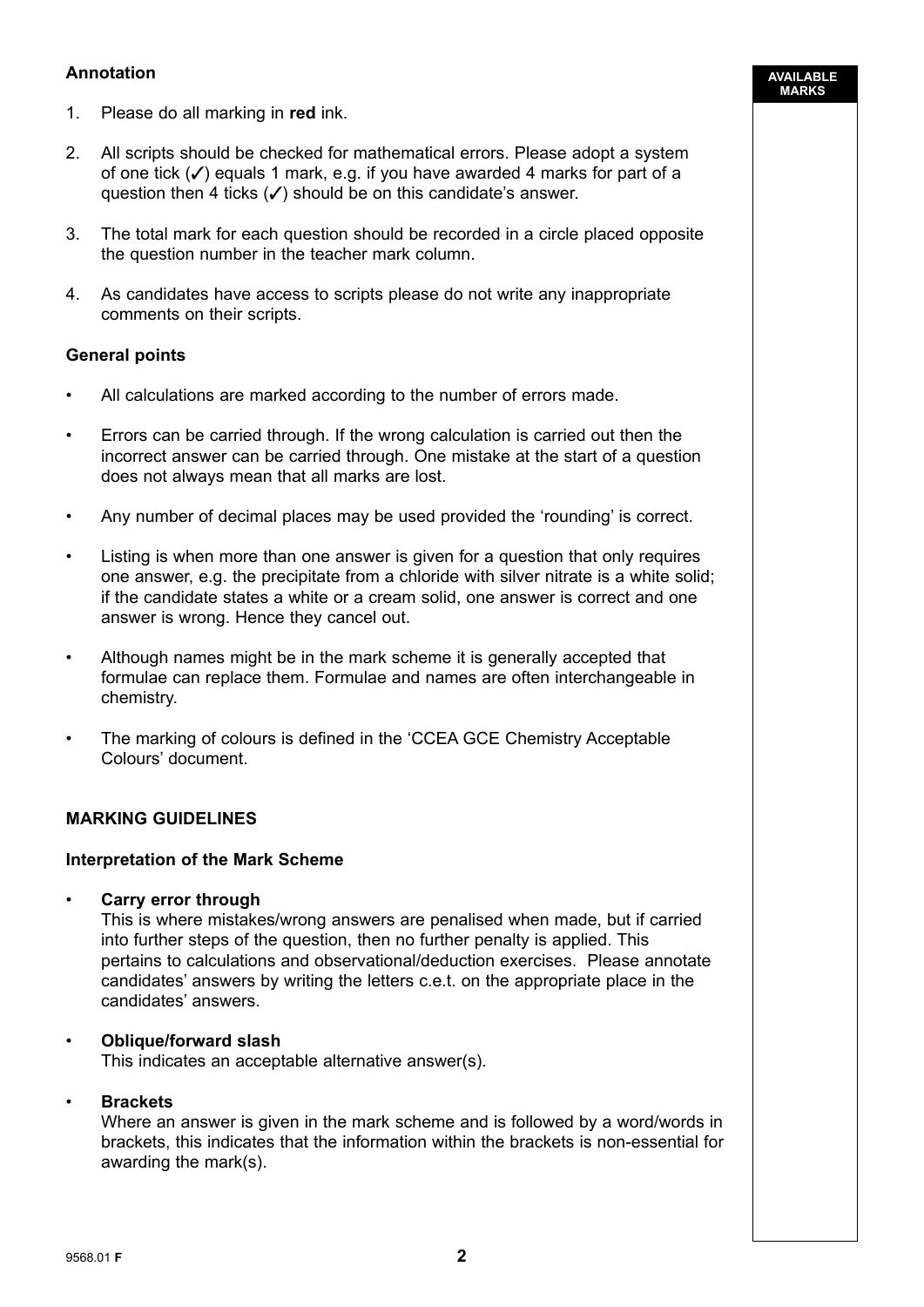### **Titration Exercise**

## **1 Table [3]**

| The Table should be drawn as a boxed table. It should be labelled with the |
|----------------------------------------------------------------------------|
| following:                                                                 |

 initial burette reading, final burette reading and the titre. It is not necessary to use exactly these words but there should be appropriate columns and rows. The recorded readings should be checked for mathematical accuracy [1].

 The rough titration value should be greater than the accurate values (no more than  $2 \text{ cm}^3$ ) [1]. If rough less than accurate [-1].

Units, i.e.  $cm^3$ , should be stated in each column/row [1].

#### **Use of decimal places [2]**

 All burette readings should be to at least one decimal place – each mistake is penalised by one mark.

(However initial burette readings of 0 are penalised once only.)

 If used, the second decimal place position should be 0 or 5 only – other values will be penalised by 1 mark for each.

#### **Average titre [2]**

 Accurate titrations only should be used. All accurate titration values should be used.

The use of a rough value is [–1].

The average value can be calculated to two decimal places or more,

e.g. 25.15 and 25.20 would average to 25.175.

 If three (or more) accurate titres are recorded, then the average titre must be calculated using all three (or more) accurate titres.

 Any error is [–1]. This might be an incorrect calculation or the omission of units. If the average titre is included in the table then the units indicated on the table apply.

#### **Titration consistency [1]**

 This is the difference within the accurate titrations. If three (or more) accurate values are given then the difference between highest and lowest is used.

| <b>Difference</b> | Mark                                                                                    |  |
|-------------------|-----------------------------------------------------------------------------------------|--|
| $\pm 0.3$         |                                                                                         |  |
| >0.3              |                                                                                         |  |
|                   | This value of $\pm 0.1$ might need to be raised in the light of candidate response. [8] |  |

**AVAILABLE MARKS**